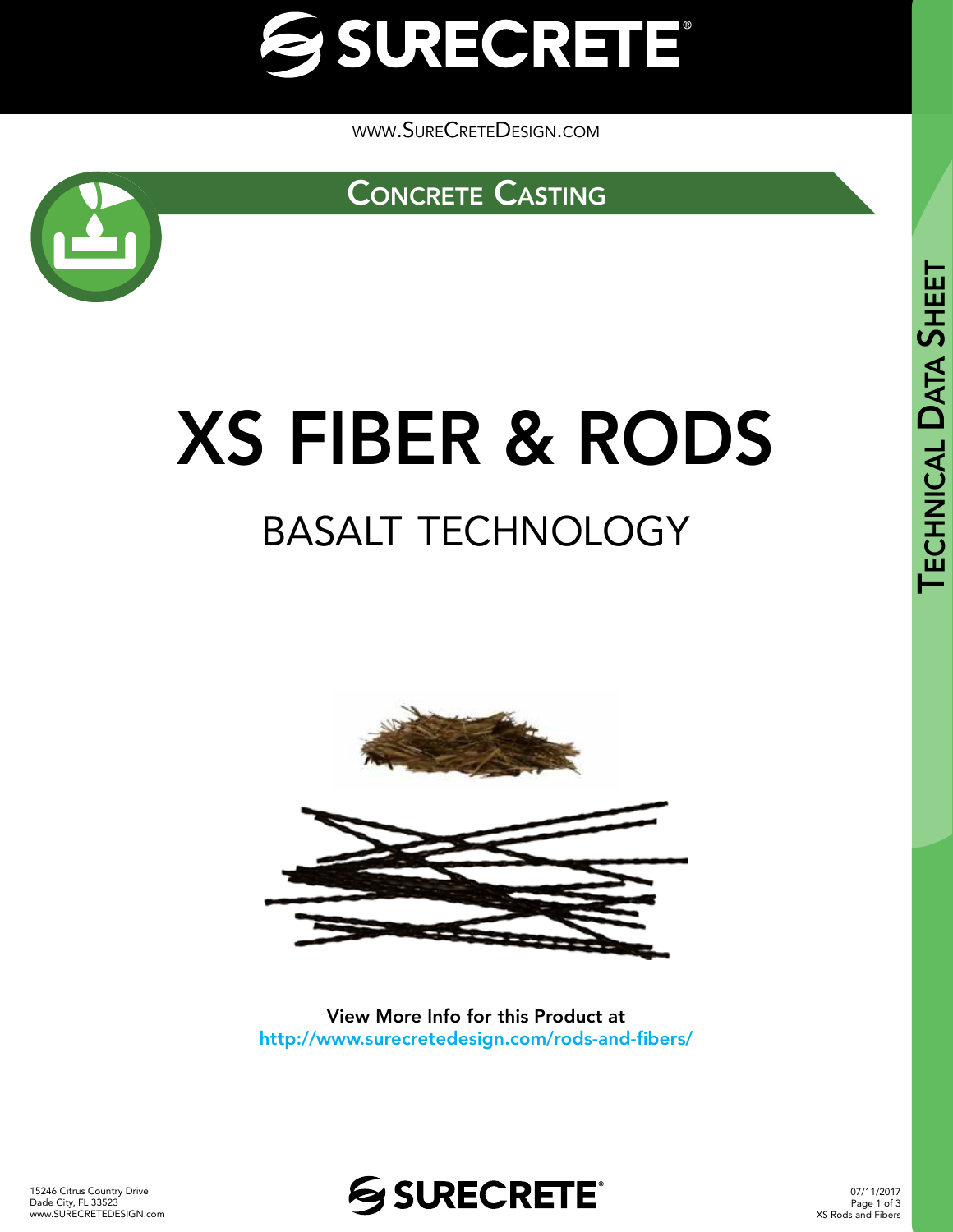

# **DESCRIPTION**

Basalt Structural Rods and Fibers are extruded from naturally mined igneous rock that has been melted and wound into useful rods or fibers for reinforcing concrete. The superiority to traditional reinforcement is astounding:

- Improved tensile strength
- Thermal stability
- Non-reactive with air or water
- Non-corrosive
- Alkali resistant
- Advanced heat and sound insulating properties
- Non-combustible
- Explosion Proof
- Non-toxic
- Chemical resistant

Coming from a single element, basalt rock, Basalt Structural Rods and Fibers naturally assimilate into concrete or cement based products. They readily replace traditional reinforcement, and always improve the final product.

# SSURECRETE®

# PACKAGING

*Basalt Fibers* ½ " - 6 & 50 lbs. 1" - 6 & 50 lbs. 2" - 6 & 50 lbs.

#### *Basalt Rods*

|                  | 1 mm - 10' lengths  |
|------------------|---------------------|
| $2 \, \text{mm}$ | - 10' lengths       |
|                  | 3 mm - 10' lengths  |
|                  | 6 mm - 20' lengths  |
|                  | 8 mm - 20' lengths  |
|                  | 10 mm - 20' lengths |
|                  | 12 mm - 20' lengths |

## SHELF LIFE

Under normal conditions: when kept dry and moisture free, out of direct sunlight, the shelf life of an unopened box is (12) months from the date of purchase. Storage must be under roof and off the floor. Foam rails must be continuously supported on flat, level surface. Tape must be laid flat and protected from unintentional adhesion by stacking rolls on top of one another. Rotate inventory to maintain product that is within limits.

| <b>Bar Number</b> | <b>Bar Size</b> | Grade | <b>Bar Type</b> | <b>Minimum</b><br>Yield (Mpa) | <b>Minimum</b><br>Yield (Ksi) | Minimum yield<br>(psi area) |
|-------------------|-----------------|-------|-----------------|-------------------------------|-------------------------------|-----------------------------|
| 3                 | 0.375''         | 60    | Steel           | 420                           | 60                            | 6,600                       |
| 4                 | 0.5''           | 60    | Steel           | 420                           | 60                            | 11,760                      |
| 5                 | 0.625''         | 60    | Steel           | 420                           | 60                            | 18,300                      |
| 6                 | 0.75''          | 60    | Steel           | 420                           | 60                            | 26,460                      |
| n/a               | $8 \text{ mm}$  | n/a   | Basalt          | 1,100                         | 160                           | 12,320                      |
| n/a               | $10 \text{ mm}$ | n/a   | Basalt          | 1,100                         | 160                           | 19,200                      |
| n/a               | $12 \text{ mm}$ | n/a   | Basalt          | 1,100                         | 160                           | 28,000                      |

## *BASALT RODS SIZING CHART*

#### *BASALT RODS REPLACEMENT MODEL*

| <b>Basalt Rebar</b> | <b>Will Replace</b>                                            |
|---------------------|----------------------------------------------------------------|
| $3 \text{ mm}$      | #2 Pencil Rod, #3 - 3/8" grade 60 Steel rebar                  |
| 6 mm                | #3 - 3/8" grade 60 Steel rebar, #4 - 1/2" grade 60 Steel rebar |
| 8 mm                | #3 - 3/8" grade 60 Steel rebar, #4 - 1/2" grade 60 Steel rebar |
| $10 \text{ mm}$     | #4 - 1/2" grade 60 Steel rebar, #5 - 5/8" grade 60 Steel rebar |
| $12 \text{ mm}$     | #5 - 5/8" grade 60 Steel rebar, #6 - 3/4" grade 60 Steel rebar |